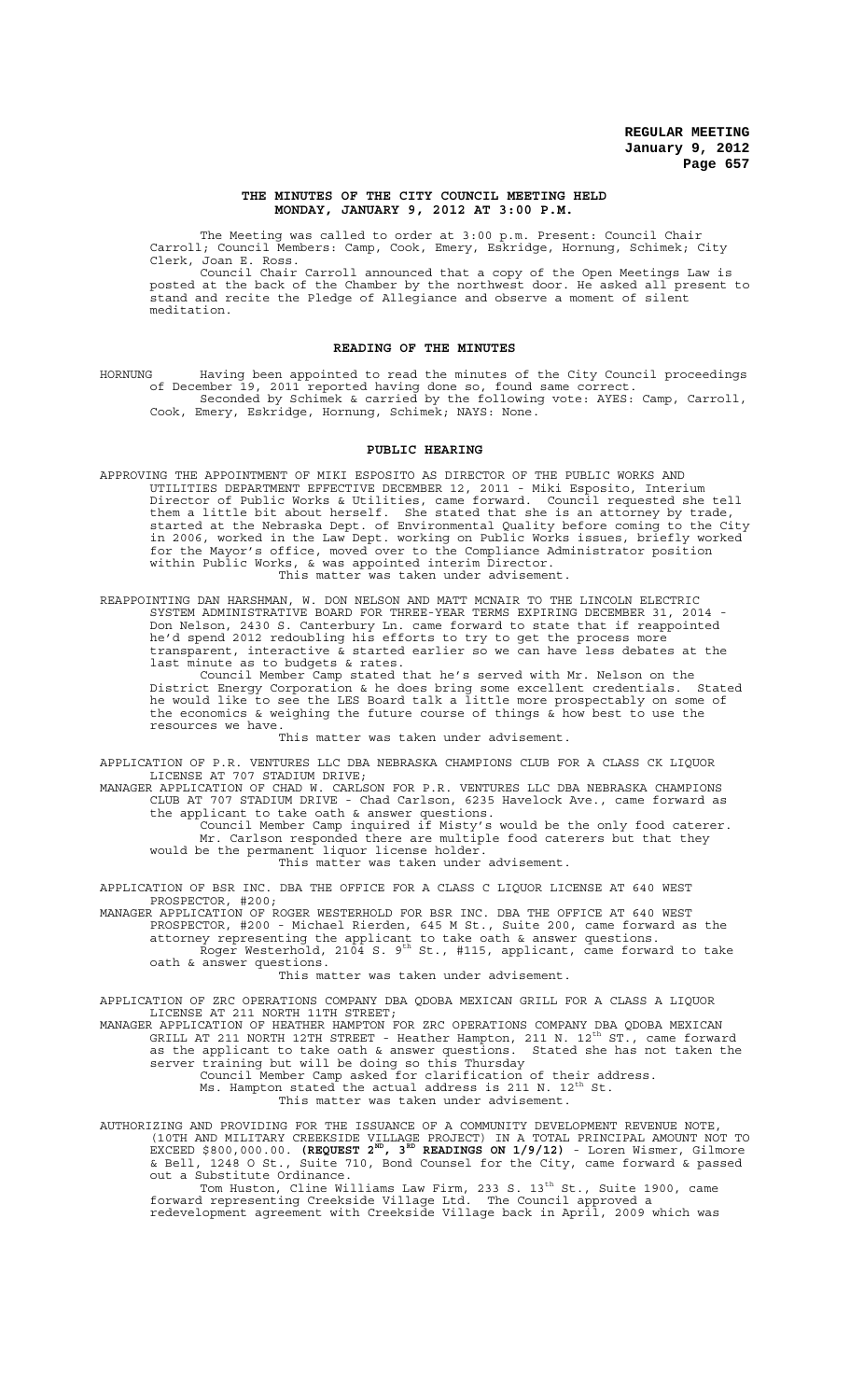> completed this past fall. We're trying to put the permanent financing together. Gave a brief overview of the project. They have 71 units of affordable housing back on the tax rolls.

Council Chair Carroll asked for the reason for the request to have 2<sup>nd</sup> & 3<sup>rd</sup> Readings on this date.

Mr. Huston replied the request was primarily because of the vacation schedule of the Council's. If he has to wait another 2 weeks to get the permanent financing in place, it will cost more money.

Mr. Wismer stated after they'd submitted the original ordinance, they realized the dollar amount was incorrect. It should be increased from \$720,700.00 to \$785,000.00. The only change has been to the principal amount. Council Member Camp asked for an explanation of the change in dollar amount.

Mr. Huston stated that when they originally did their projections, they were assuming a certain percentage rate & interest rates are better now so the present value calculations of that income stream yielded a higher amount based upon the same incremental value. That is the only difference.

Fred Hoppe, no address given, came forward & stated he was the General<br>Partner of this project. He requested Council approve the 2<sup>nd</sup> & 3<sup>rd</sup> Readings today. The construction interest is fairly significant & they could save a significant amount if this could be passed.

This matter was taken under advisement.

APPROVING A REAL ESTATE PURCHASE AGREEMENT AND LEASE AGREEMENT BETWEEN THE LINCOLN-LANCASTER COUNTY PUBLIC BUILDING COMMISSION ON BEHALF OF THE CITY OF LINCOLN AND LANCASTER COUNTY & ALFRED BENESCH & COMPANY FOR THE PURCHASE AND LEASE BACK OF PROPERTY LOCATED AT 825 J STREET. **(REQUEST TO CONTINUE P.H. TO 1/30/12)** - Council Member Cook stated he would support the request to continue the Public<br>Hearing to Jan. 30<sup>th</sup> due to the fact that there is an interest by the other bodies in getting us more information.

Council Chair Carroll stated the County Board would have their meeting on<br>the 24<sup>th</sup> & vote that same day.

This matter was taken under advisement.

APPROVING JJ'S BAR & GRILL AS A KENO SATELLITE SITE AT 2310 NORTH 1ST STREET, SUITE 7-9 - Katrina Coffey, Vice President of Marketing for Big Red Keno, 11248 John Galt Blvd., Omaha, came forward in support of this application. This matter was taken under advisement.

APPROVING A CONSTRUCTION ENGINEERING AGREEMENT BETWEEN THE CITY OF LINCOLN AND THE STATE OF NEBRASKA DEPARTMENT OF ROADS TO ALLOW THE USE OF FEDERAL SURFACE TRANSPORTATION PROGRAM FUNDS FOR CONSTRUCTION ENGINEERING SERVICES FOR THE LINCOLN DOWNTOWN STREET RESURFACING PROJECT. CITY PROJECT NO. 540021. STATE PROJECT NO. LCLC-5230(2), CN 13140.

APPROVING A CONSTRUCTION ENGINEERING AGREEMENT BETWEEN THE CITY OF LINCOLN AND THE STATE OF NEBRASKA DEPARTMENT OF ROADS TO ALLOW THE USE OF FEDERAL SURFACE TRANSPORTATION PROGRAM FUNDS FOR CONSTRUCTION ENGINEERING SERVICES FOR THE LINCOLN CITYWIDE STREET MICRO-SURFACING PROJECT. CITY PROJECT NO. 540024. STATE PROJECT NO. LCLC-5249(7), CN 13139 - Thomas Schaefer, Public Works, came forward to explain this would allow Mayor to sign a contract allowing the City to be reimbursed for their construction engineering activities that will occur on<br>these two projects. The two bike lanes on 11<sup>th</sup> & 14<sup>th</sup> will be restriped as a part of this project.

This matter was taken under advisement.

## **COUNCIL ACTION**

#### **REPORTS OF CITY OFFICERS**

APPROVING THE APPOINTMENT OF MIKI ESPOSITO AS DIRECTOR OF THE PUBLIC WORKS AND UTILITIES DEPARTMENT EFFECTIVE DECEMBER 12, 2011 - CLERK read the following resolution, introduced by Doug Emery, who moved its adoption:

A-86657 BE IT RESOLVED by the City Council of the City of Lincoln, Nebraska: That the appointment of Miki Esposito to the position of Director of the Public Works and Utilities Department effective December 12, 2011 is hereby approved.

Introduced by Doug Emery

Seconded by Hornung and carried by the following vote: AYES: Camp, Carroll, Cook, Emery, Eskridge, Hornung, Schimek; NAYS: None.

REAPPOINTING DAN HARSHMAN, W. DON NELSON AND MATT MCNAIR TO THE LINCOLN ELECTRIC SYSTEM ADMINISTRATIVE BOARD FOR THREE-YEAR TERMS EXPIRING DECEMBER 31, 2014 - CLERK read the following resolution, introduced by Doug Emery, who moved its

adoption:<br>A-86658 BE A-86658 BE IT RESOLVED by the City Council of the City of Lincoln, Nebraska: That the reappointment of Dan Harshman, W. Don Nelson and Matt McNair to the Lincoln Electric System Administrative Board for three-year terms expiring December 31, 2014 is hereby approved.

Introduced by Doug Emery

Seconded by Hornung and carried by the following vote: AYES: Camp, Carroll, Cook, Emery, Eskridge, Hornung, Schimek; NAYS: None.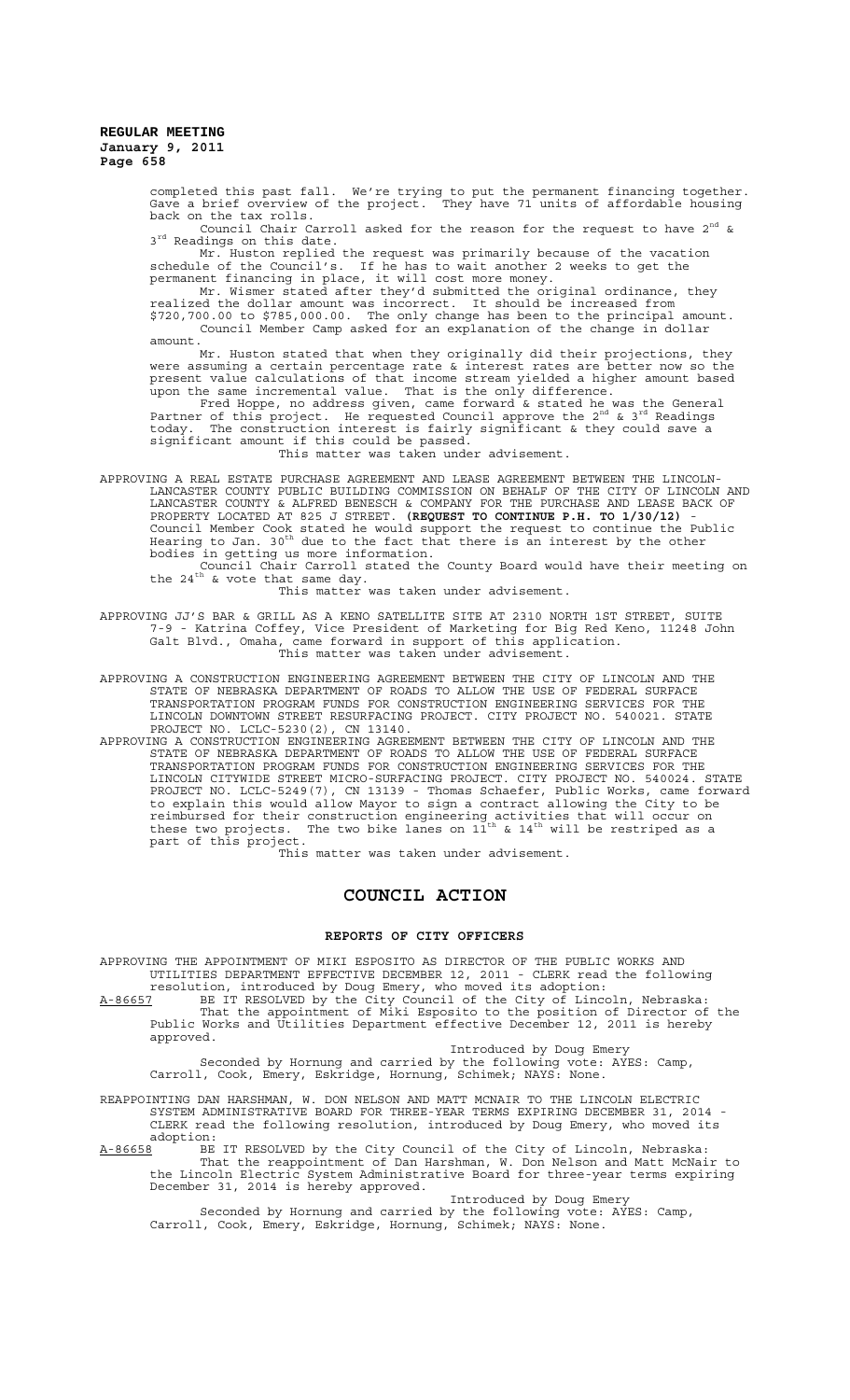REAPPOINTING STEVE MASTERS TO THE DISTRICT ENERGY CORPORATION FOR A TWO-YEAR TERM EXPIRING DECEMBER 31, 2013 - CLERK read the following resolution, introduced by Doug Emery, who moved its adoption:

A-86659 BE IT RESOLVED by the City Council of the City of Lincoln, Nebraska: That the reappointment of Steve Masters to the District Energy Corporation for a two-year term expiring December 31, 2013 is hereby approved.

Introduced by Doug Emery Seconded by Hornung and carried by the following vote: AYES: Camp,

Carroll, Cook, Emery, Eskridge, Hornung, Schimek; NAYS: None.

RESOLUTION ASSESSING THE COSTS FOR CONSTRUCTION OF WATER DISTRICT NO. 1201 LOCATED IN 84TH STREET FROM HIGHWAY 6 TO FLETCHER AVENUE - CLERK read the following

resolution, introduced by Carl Eskridge, who moved its adoption: A-86672 BE IT RESOLVED by the City Council of the City of Lincoln, Nebraska:

That the cost of the improvements in <u>Water District No. 1201</u> including the following streets and alleys and real estate to wit: 84th Street, Highway 6 to Fletcher Avenue

and costs incidental thereto, be and the same is hereby assessed upon the property in said district described in the proposed Distribution of Assessment attached to this resolution, marked "Proposed Distribution of Assessment of Water District No. 1201", and made a part hereof; that the cost of said improvements is the sum of \$153,521.54; that the property set forth in the proposed Distribution of Assessment is specially benefitted more than the cost of said improvements; that each piece and parcel of property described is specially benefitted in the amount set forth therein, and no property is taxed more than the special benefits accruing thereto by reason of said improvements: that the cost of said improvements is hereby apportioned and assessed upon the several pieces and parcels of property in said district in the manner and amount set forth in the proposed Distribution of Assessment of Water District No. 1201

BE IT FURTHER RESOLVED that the City Clerk be and is hereby directed to record this resolution in the minutes of the City Council with the vote thereon by yeas and nays.

AND BE IT FURTHER RESOLVED that the City Council sit as Board of<br>Equalization for the purpose of equalizing said assessments on the 23<sup>rd</sup> day of January, 2012, at 3:00 P.M., with adjournments from day to day until the work of equalizing said assessments shall be completed.

Introduced by Carl Eskridge Seconded by Hornung and carried by the following vote: AYES: Camp, Carroll, Cook, Emery, Eskridge, Hornung, Schimek; NAYS: None.

RESOLUTION ASSESSING THE COSTS FOR CONSTRUCTION OF SEWER DISTRICT 1185 LOCATED IN 84TH STREET, HIGHWAY 6 TO APPROXIMATELY 430 FEET SOUTH OF FLETCHER AVENUE - CLERK read the following resolution, introduced by Carl Eskridge, who moved its

adoption:<br><u>A-86673</u> BE A-86673 BE IT RESOLVED by the City Council of the City of Lincoln, Nebraska: That the cost of the improvements in Sanitary Sewer District No. 1185

including the following streets and alleys and real estate to wit: 84th Street, Highway 6 to approximately 430-feet south of Fletcher Avenue and costs incidental thereto, be and the same is hereby assessed upon the property in said district described in the proposed Distribution of Assessment attached to this resolution, marked "Proposed Distribution of Assessment of Sanitary Sewer District No. 1185", and made a part hereof; that the cost of said improvements is the sum of \$132,151.44; that the property set forth in the proposed Distribution of Assessment is specially benefitted more than the cost of said improvements; that each piece and parcel of property described is specially benefitted in the amount set forth therein, and no property is taxed more than the special benefits accruing thereto by reason of said improvements: that the cost of said improvements is hereby apportioned and assessed upon the several pieces and parcels of property in said district in the manner and amount set forth in the proposed Distribution of Assessment of Sanitary Sewer District No. 1185.

BE IT FURTHER RESOLVED that the City Clerk be and is hereby directed to record this resolution in the minutes of the City Council with the vote thereon by yeas and nays.

AND BE IT FURTHER RESOLVED that the City Council sit as Board of<br>Equalization for the purpose of equalizing said assessments on the 23<sup>rd</sup> day of January, 2012, at 3:30 P.M. with adjournments from day to day until the work of equalizing said assessments shall be completed. Introduced by Carl Eskridge

Seconded by Hornung and carried by the following vote: AYES: Camp, Seconded by Hornung and carried by the following vote: AYES: Camp,<br>Carroll, Cook, Emery, Eskridge, Hornung, Schimek; NAYS: None.

RESOLUTION ASSESSING THE COSTS FOR CONSTRUCTION OF ALLEY RE-PAVING DISTRICT 49 LOCATED IN THE EAST/WEST ALLEY 10TH TO 11TH STREETS, G TO H STREETS - CLERK read the following resolution, introduced by Carl Eskridge, who moved its adoption:

A-86674 BE IT RESOLVED by the City Council of the City of Lincoln, Nebraska: That the cost of the improvements in Alley Re-paving District No. 49 including the following streets and alleys and real estate to wit:<br>East West Alley from 10<sup>th</sup> to 11<sup>th</sup> Street, "G" to "H" Street

and costs incidental thereto, be and the same is hereby assessed upon the property in said district described in the proposed Distribution of Assessment attached to this resolution, marked "Proposed Distribution of Assessment of Alley Re-paving District No. 49 ", and made a part hereof; that the cost of said improvements is the sum of  $$54,108.78$ ; that the property set forth in the proposed Distribution of Assessment is specially benefitted more than the cost of said improvements; that each piece and parcel of property described is specially benefitted in the amount set forth therein, and no property is taxed more than the special benefits accruing thereto by reason of said improvements: that the cost of said improvements is hereby apportioned and assessed upon the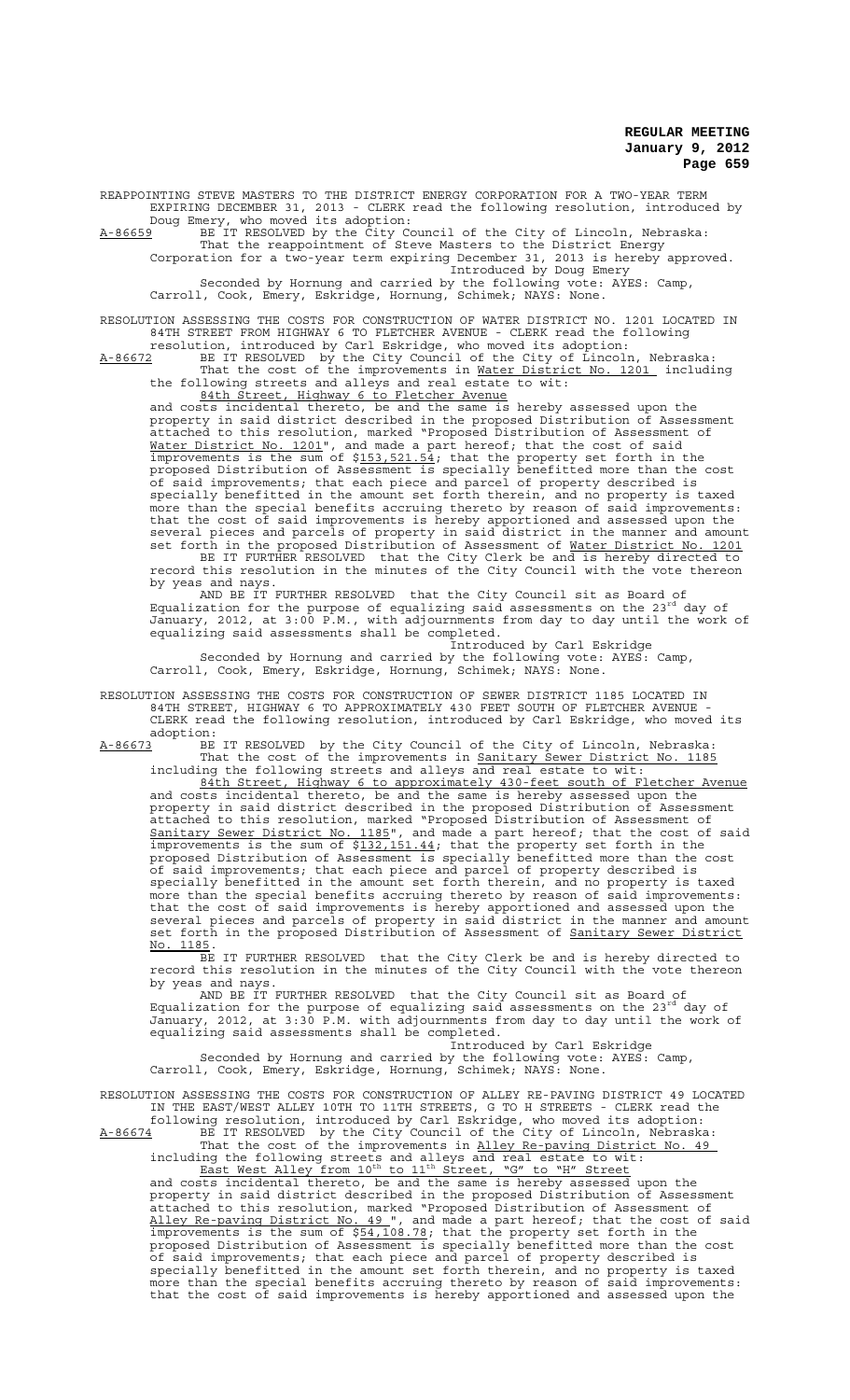> several pieces and parcels of property in said district in the manner and amount set forth in the proposed Distribution of Assessment of Alley Re-paving District No. 49

> BE IT FURTHER RESOLVED that the City Clerk be and is hereby directed to record this resolution in the minutes of the City Council with the vote thereon by yeas and nays.

AND BE IT FURTHER RESOLVED that the City Council sit as Board of<br>Equalization for the purpose of equalizing said assessments on the 23<sup>rd</sup> day of January, 2012 at 3:00 P.M. with adjournments from day to day until the work of equalizing said assessments shall be completed. Introduced by Carl Eskridge

Seconded by Hornung and carried by the following vote: AYES: Camp, Carroll, Cook, Emery, Eskridge, Hornung, Schimek; NAYS: None.

AFFIDAVIT OF MAILING FOR PUBLIC WORKS BOARD OF EQUALIZATION TO BE HELD ON JANUARY 23, 2012, AT 3:00 P.M. FOR WATER DISTRICT NO. 1201, SEWER DISTRICT 1185 AND ALLEY RE-PAVING DISTRICT 49 - CLERK presented said report which was placed on file in the Office of the City Clerk.

RESOLUTION SETTING THE HEARING DATE OF MONDAY, JANUARY 30, 2012, AT 5:30 P.M. OR AS SOON THEREAFTER AS POSSIBLE ON THE ASSESSMENT OF CLEAN UP COSTS INCURRED BY THE CITY OF LINCOLN ON PROPERTY LOCATED AT 2304 SOUTH 24TH STREET - CLERK read the following resolution, introduced by Carl Eskridge, who moved its adoption:

A-86660 BE IT RESOLVED by the City Council of the City of Lincoln, Nebraska: That a public hearing date of Monday, January 30, 2012, 5:30 p.m. or as soon thereafter as possible is hereby set on the assessment of clean-up costs<br>incurred by the City of Lincoln on property located at 2304 South 24<sup>th</sup> Street and legally described as Sheridan Place, Block 6, Lot 14, and North Half of vacated East/West alley adjacent, Lincoln, Lancaster County, Nebraska. Introduced by Carl Eskridge

Seconded by Hornung and carried by the following vote: AYES: Camp, Carroll, Cook, Emery, Eskridge, Hornung, Schimek; NAYS: None.

- LINCOLN ELECTRIC SYSTEM RATE SCHEDULES AND SERVICE REGULATIONS FOR RATES EFFECTIVE JANUARY 1, 2012 - CLERK presented said report which was placed on file in the Office of the City Clerk. **(40)**
- REPORT FROM CITY TREASURER OF CITY CASH ON HAND AT THE CLOSE OF BUSINESS NOVEMBER 30, 2011 - CLERK presented said report which was placed on file in the Office of the City Clerk. **(5-21)**

APPROVING THE DISTRIBUTION OF FUNDS REPRESENTING INTEREST EARNINGS ON SHORT-TERM INVESTMENTS OF IDLE FUNDS DURING THE MONTH ENDED NOVEMBER 30, 2011 - CLERK read the following resolution, introduced by Carl Eskridge, who moved its adoption: A-86661 BE IT RESOLVED by the City Council of the City of Lincoln, Nebraska: That during the month ended November 30, 2011, \$18,174.18 was earned from the investments of "IDLE FUNDS". The same is hereby distributed to the various funds on a pro-rata basis using the balance of each fund and allocating a portion of the interest on the ratio that such balance bears to the total of all fund balances.

Introduced by Carl Eskridge Seconded by Hornung and carried by the following vote: AYES: Camp, Carroll, Cook, Emery, Eskridge, Hornung, Schimek; NAYS: None.

- CLERK'S LETTER AND MAYOR'S APPROVAL OF RESOLUTIONS AND ORDINANCES PASSED BY THE CITY COUNCIL ON DECEMBER 12, 2011 - CLERK presented said report which was placed on file in the Office of the City Clerk. **(27-1)**
- CLERK'S LETTER AND MAYOR'S APPROVAL OF RESOLUTIONS AND ORDINANCES PASSED BY THE CITY COUNCIL ON DECEMBER 19, 2011 - CLERK presented said report which was placed on file in the Office of the City Clerk. **(27-1)**

### **PETITIONS & COMMUNICATIONS**

REFERRED TO THE PLANNING DEPARTMENT:

80th Street and Pioneers Boulevard.

Change of Zone No. 11041 - Requested by the Director of Parks and Recreation, from AG Agricultural District to P Public Use District; from R-3 Residential District to P Public Use District, generally located at N. 44th Street and Superior Street. Change of Zone No. 11043 - Requested by Olsson Associates, from R-3 Residential District to O-2 Suburban Office District, on property generally located at S.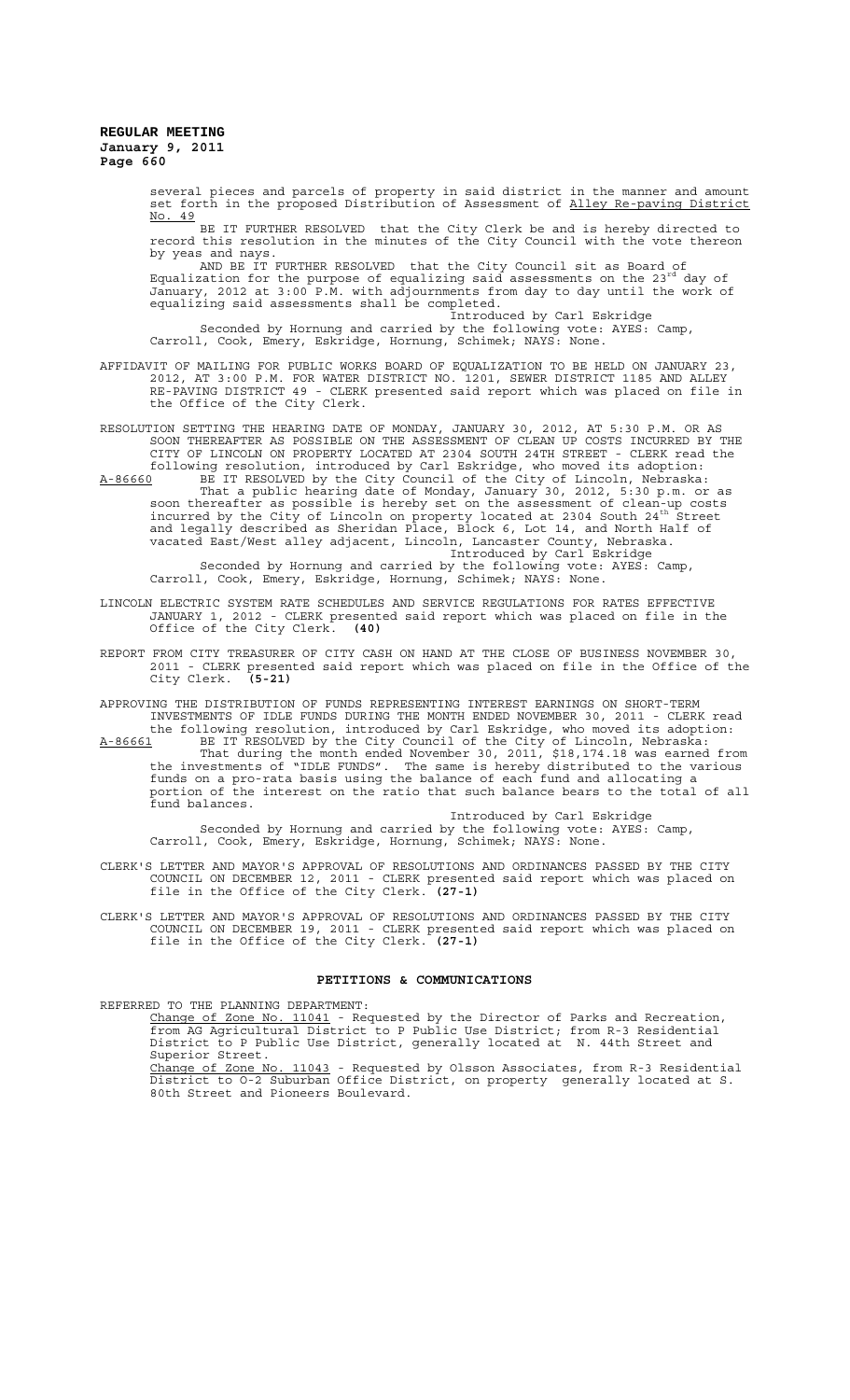Special Permit No. 11032 - Requested by Lindsay Kubicek, for expansion of a nonconforming use into the required front yard setback to allow an outdoor play area associated with an early childhood care facility generally located at S. 47th Street and Van Dorn Street.

PLACED ON FILE IN THE OFFICE OF THE CITY CLERK

Administrative Amendment No. 11069 - to Special Permit No. 1959, Prairie Village Community Unit Plan, approved by the Planning Director on December 27, 2011 requested by Colby and Katie Venema to reduce the setback from a pedestrian easement from 10 feet to 7.5 feet on Lot 30, Block 2, Prairie Village, on property generally located at N. 84th St. and Leighton Ave.

## **MISCELLANEOUS - NONE**

# **LIQUOR RESOLUTIONS**

APPLICATION OF P.R. VENTURES LLC DBA NEBRASKA CHAMPIONS CLUB FOR A CLASS CK LIQUOR LICENSE AT 707 STADIUM DRIVE - CLERK read the following resolution, introduced by Jon Camp, who moved its adoption for approval:

A-86662 BE IT RESOLVED by the City Council of the City of Lincoln, Nebraska: That after hearing duly had as required by law, consideration of the facts of this application, the Nebraska Liquor Control Act, and the pertinent City ordinances, the City Council recommends that the application of P.R. Ventures LLC dba Nebraska Champions Club for a Class "CK" liquor license at 707 Stadium Drive, Lincoln, Nebraska, for the license period ending October 31, 2012, be approved with the condition that the premises must comply in every respect with all city and state regulations. The City Clerk is directed to transmit a copy of this resolution to the

Nebraska Liquor Control Commission. Introduced by Jon Camp

Seconded by Schimek and carried by the following vote: AYES: Camp, Carroll, Cook, Emery, Eskridge, Hornung, Schimek; NAYS: None.

MANAGER APPLICATION OF CHAD W. CARLSON FOR P.R. VENTURES LLC DBA NEBRASKA CHAMPIONS CLUB AT 707 STADIUM DRIVE - CLERK read the following resolution, introduced by Jon Camp, who moved its adoption for approval:

A-86663 WHEREAS, P.R. Ventures LLC dba Nebraska Champions Club located at 707 Stadium Drive, Lincoln, Nebraska has been approved for a Retail Class "CK"

liquor license, and now requests that Chad W. Carlson be named manager; WHEREAS, Chad W. Carlson appears to be a fit and proper person to manage said business.

NOW, THEREFORE, BE IT RESOLVED by the City Council of the City of Lincoln, Nebraska:

That after hearing duly had as required by law, consideration of the facts of this application, the Nebraska Liquor Control Act, and the pertinent City ordinances, the City Council recommends that Chad W. Carlson be approved as manager of this business for said licensee. The City Clerk is directed to transmit a copy of this resolution to the Nebraska Liquor Control Commission. Introduced by Jon Camp

Seconded by Schimek and carried by the following vote: AYES: Camp, Carroll, Cook, Emery, Eskridge, Hornung, Schimek; NAYS: None.

APPLICATION OF BSR INC. DBA THE OFFICE FOR A CLASS C LIQUOR LICENSE AT 640 WEST PROSPECTOR, #200 - CLERK read the following resolution, introduced by Jon Camp,

who moved its adoption for approval: A-86664 BE IT RESOLVED by the City Council of the City of Lincoln, Nebraska: That after hearing duly had as required by law, consideration of the facts of this application, the Nebraska Liquor Control Act, and the pertinent City ordinances, the City Council recommends that the application of BSR Inc. dba The Office for a Class "C" liquor license at 640 West Prospector, #200, Lincoln, Nebraska, for the license period ending October 31, 2012, be approved with the condition that the premises must comply in every respect with all city and state regulations.

The City Clerk is directed to transmit a copy of this resolution to the Nebraska Liquor Control Commission.

Introduced by Jon Camp Seconded by Schimek and carried by the following vote: AYES: Camp, Carroll, Cook, Emery, Eskridge, Hornung, Schimek; NAYS: None.

MANAGER APPLICATION OF ROGER WESTERHOLD FOR BSR INC. DBA THE OFFICE AT 640 WEST PROSPECTOR, #200 - CLERK read the following resolution, introduced by Jon Camp, who moved its adoption for approval:

A-86665 WHEREAS, BSR Inc. dba The Office located at 640 West Prospector, #200, Lincoln, Nebraska has been approved for a Retail Class "C" liquor license, and now requests that Roger Westerhold be named manager;

WHEREAS, Roger Westerhold appears to be a fit and proper person to manage said business.

NOW, THEREFORE, BE IT RESOLVED by the City Council of the City of Lincoln, Nebraska: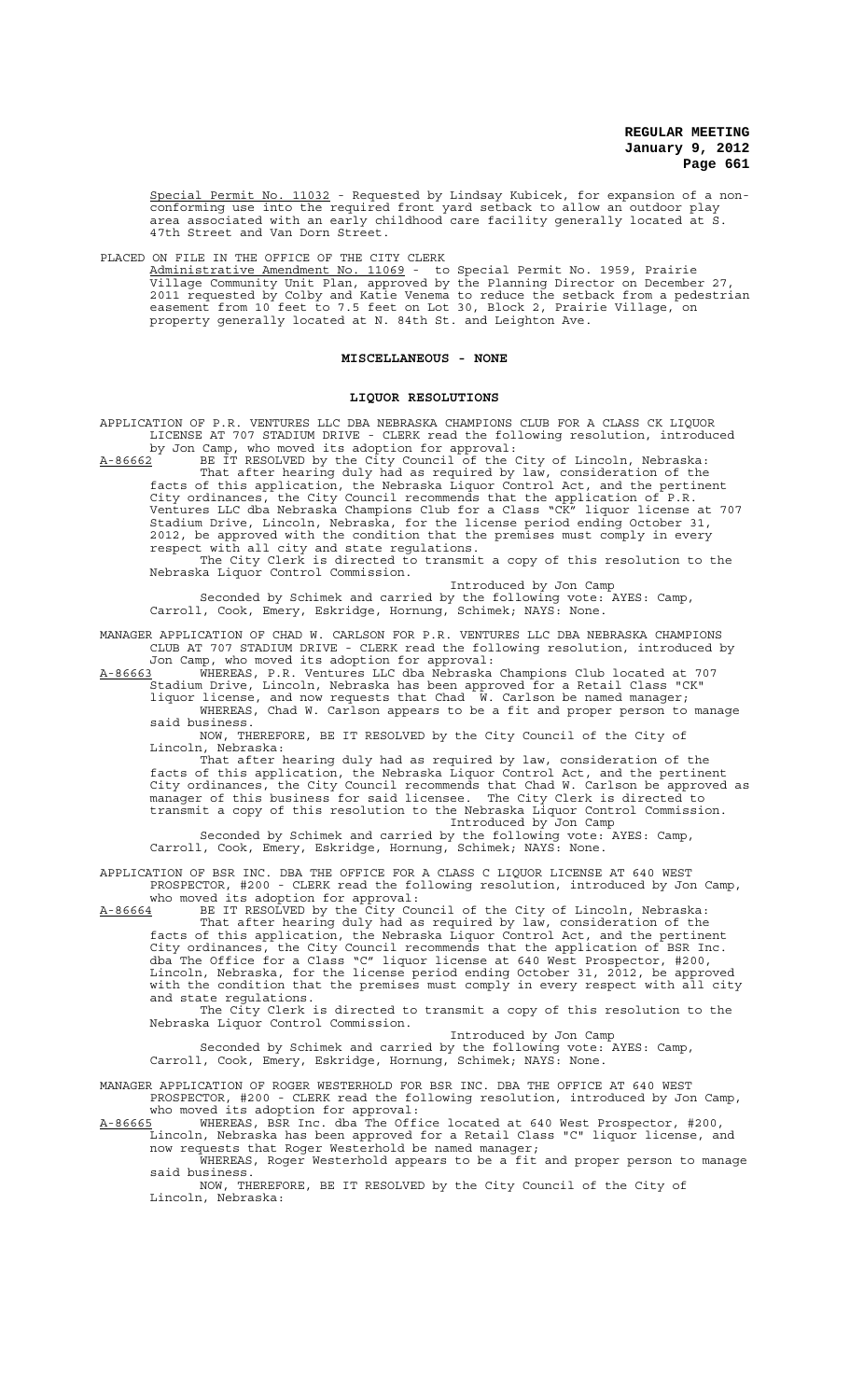That after hearing duly had as required by law, consideration of the facts of this application, the Nebraska Liquor Control Act, and the pertinent City ordinances, the City Council recommends that Roger Westerhold be approved as manager of this business for said licensee. The City Clerk is directed to transmit a copy of this resolution to the Nebraska Liquor Control Commission. Introduced by Jon Camp

Seconded by Schimek and carried by the following vote: AYES: Camp, Carroll, Cook, Emery, Eskridge, Hornung, Schimek; NAYS: None.

APPLICATION OF ZRC OPERATIONS COMPANY DBA QDOBA MEXICAN GRILL FOR A CLASS A LIQUOR LICENSE AT 211 NORTH  $\frac{12TH}{12TH}$  STREET - CLERK read the following resolution, introduced by Jon Camp, who moved its adoption for approval:

A-86666 BE IT RESOLVED by the City Council of the City of Lincoln, Nebraska: That after hearing duly had as required by law, consideration of the facts of this application, the Nebraska Liquor Control Act, and the pertinent City ordinances, the City Council recommends that the application of ZRC Operations Company dba Qdoba Mexican Grill for a Class "A" liquor license at 211 North <del>11th</del> 12th Street, Lincoln, Nebraska, for the license period ending April 30, 2012, be approved with the condition that:

1. Applicant must successfully complete the responsible beverage server training course required by Section 5.04.035 of the Lincoln Municipal Code within 30 days of approval of this resolution.

2. The premises must comply in every respect with all city and state regulations.

The City Clerk is directed to transmit a copy of this resolution to the Nebraska Liquor Control Commission. Introduced by Jon Camp

Seconded by Schimek and carried by the following vote: AYES: Camp, Carroll, Cook, Emery, Eskridge, Hornung, Schimek; NAYS: None.

MANAGER APPLICATION OF HEATHER HAMPTON FOR ZRC OPERATIONS COMPANY DBA QDOBA MEXICAN GRILL AT 211 NORTH 12TH STREET - CLERK read the following resolution, introduced by Jon Camp, who moved its adoption for approval:

A-86667 MHEREAS, ZRC Operations Company dba Qdoba Mexican Grill located at 211 North <del>11th</del> 12th Street, Lincoln, Nebraska has been approved for a Retail Class "A" liquor license, and now requests that Heather Hampton be named manager; WHEREAS, Heather Hampton appears to be a fit and proper person to manage said business.

NOW, THEREFORE, BE IT RESOLVED by the City Council of the City of Lincoln, Nebraska:

That after hearing duly had as required by law, consideration of the facts of this application, the Nebraska Liquor Control Act, and the pertinent City ordinances, the City Council recommends that Heather Hampton be approved as manager of this business for said licensee. The City Clerk is directed to transmit a copy of this resolution to the Nebraska Liquor Control Commission. Introduced by Jon Camp

Seconded by Schimek and carried by the following vote: AYES: Camp, Carroll, Cook, Emery, Eskridge, Hornung, Schimek; NAYS: None.

# **ORDINANCE - 2ND READING & RELATED RESOLUTIONS (as required)**

AUTHORIZING AND PROVIDING FOR THE ISSUANCE OF A COMMUNITY DEVELOPMENT REVENUE NOTE, (10TH AND MILITARY CREEKSIDE VILLAGE PROJECT) IN A TOTAL PRINCIPAL AMOUNT NOT TO<br>EXCEED \$800,000.00 **(REQUEST 2<sup>ND</sup>, 3<sup>RD</sup> READINGS ON 1/9/12)** - PRIOR to reading:

HORNUNG Moved to suspend the Council Rules for Bill 11-190 to have 2 $^{\rm nd}$  & 3 $^{\rm rd}$ Reading on this date.

Seconded by Schimek and carried by the following vote: AYES: Camp, Carroll, Cook, Emery, Eskridge, Hornung, Schimek; NAYS: None.

CLERK Read an ordinance, introduced by Doug Emery, authorizing and providing for the issuance of indebtedness in one or more taxable or tax-exempt series in the amount of not to exceed \$720,700 in the form of a Community Redevelopment Revenue Note (10th and Military Creekside Village Project) of City of Lincoln, Nebraska, for the purpose of (1) paying the costs of acquiring, purchasing, constructing, reconstructing, improving, extending, rehabilitating, installing, equipping, furnishing, and completing certain public improvements within the City's 10th and Military Creekside Village Redevelopment Project area, and (2) paying the costs of issuance thereof; prescribing the form and certain details of such Revenue Notes; pledging certain tax revenue and other revenue to the payment of the principal of and interest on such Revenue Notes as the same become due; limiting payment of such revenue notes to such tax revenues; creating and establishing funds and accounts; delegating, authorizing and directing the Finance Director to exercise his independent discretion and judgment in determining and finalizing certain terms and provisions of such Revenue Notes not specified herein; taking other actions and making other covenants and agreements in connection with the foregoing; and related matters,<br>the second time. **(See further Council Action under ORDINANCES - 3<sup>RD</sup> READING.)**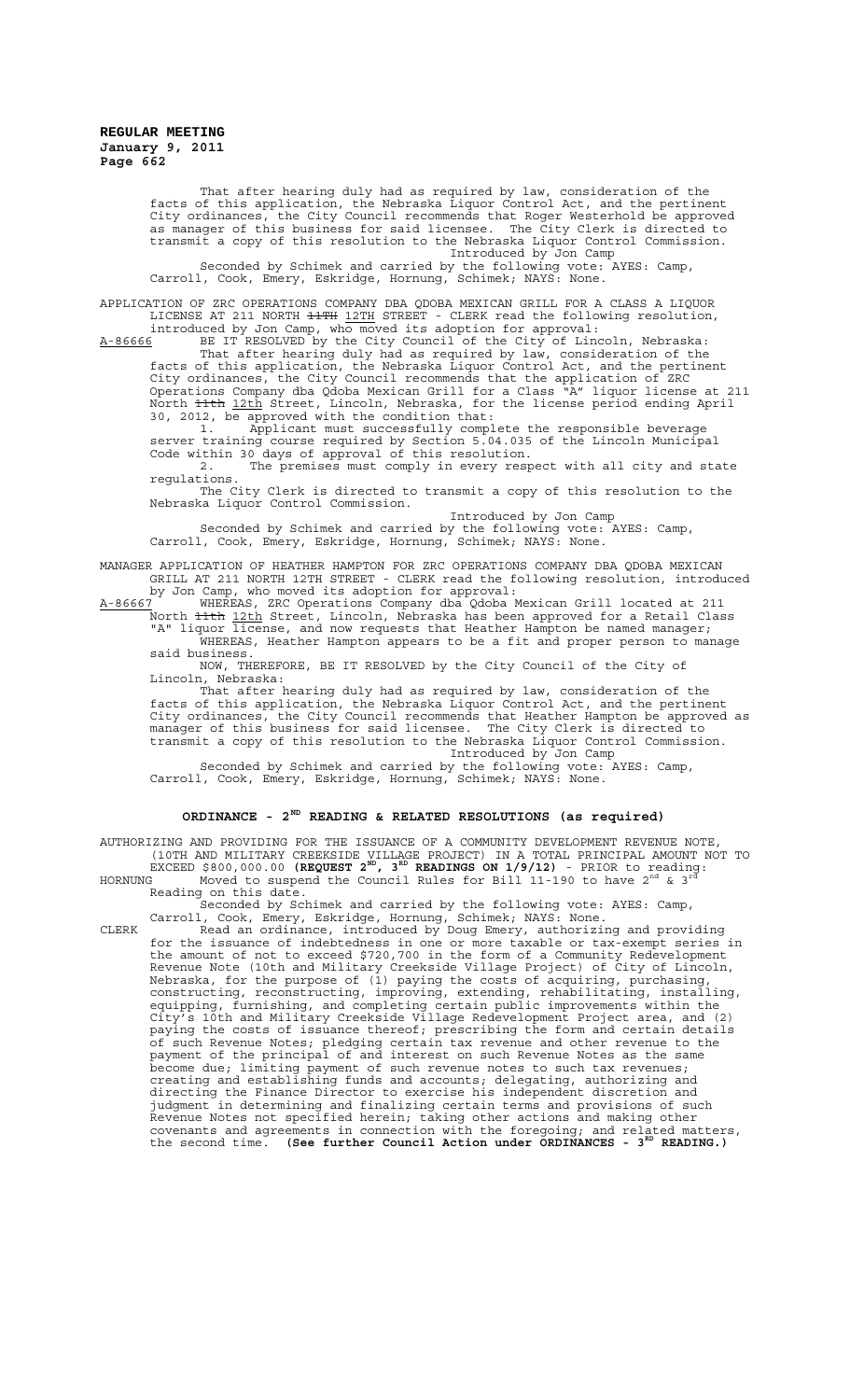APPROVING A REAL ESTATE PURCHASE AGREEMENT AND LEASE AGREEMENT BETWEEN THE LINCOLN-LANCASTER COUNTY PUBLIC BUILDING COMMISSION ON BEHALF OF THE CITY OF LINCOLN AND LANCASTER COUNTY & ALFRED BENESCH & COMPANY FOR THE PURCHASE AND LEASE BACK OF PROPERTY LOCATED AT 825 J STREET - PRIOR to reading:

COOK Moved to continue Public Hearing to 1/30/12 with Action on 2/6/12. Seconded by Hornung and carried by the following vote: AYES: Camp, Carroll, Cook, Emery, Eskridge, Hornung, Schimek; NAYS: None.

CLERK Read an ordinance, introduced by Doug Emery, accepting and approving a Real Estate Purchase Agreement and a Lease Agreement between the Lincoln-Lancaster County Public Building Commission, on behalf of the City of Lincoln and Lancaster County, and Alfred Benesch & Company for the purchase and leaseback of property generally located at 825 J Street, the second time.

### **PUBLIC HEARING - RESOLUTIONS**

APPROVING JJ'S BAR & GRILL AS A KENO SATELLITE SITE AT 2310 NORTH 1ST STREET, SUITE 7- 9 - CLERK read the following resolution, introduced by Doug Emery, who moved its

adoption:<br>A-86668 WH ....<br>WHEREAS, the City of Lincoln and the County of Lancaster, Nebraska have entered into an Interlocal Agreement for the purposes of providing for a joint City-County keno lottery; and

WHEREAS, the City has entered into a contract for the operation of a keno type lottery with EHPV Lottery Services, LLC, a Nebraska limited liability company; and

WHEREAS, Section 5 of the Interlocal Agreement and Section 3(b) of the Keno Contract grant the City the authority to approve all satellite locations within the corporate limits of Lincoln; and

WHEREAS, all requirements under the Interlocal Agreement and the Keno Contract governing the establishment and location of keno satellite sites have been met.

NOW, THEREFORE, BE IT RESOLVED by the City Council of the City of Lincoln, Nebraska that a keno satellite site is hereby authorized at the location of JJ's Bar & Grill, 2310 North 1st Street, Suite 7-9, Lincoln, NE 68521.

The City Clerk is directed to return an executed copy of this Resolution to JJ's Bar & Grill.

Introduced by Doug Emery

Seconded by Schimek and carried by the following vote: AYES: Camp, Carroll, Cook, Emery, Eskridge, Hornung, Schimek; NAYS: None.

APPROVING A CONSTRUCTION ENGINEERING AGREEMENT BETWEEN THE CITY OF LINCOLN AND THE STATE OF NEBRASKA DEPARTMENT OF ROADS TO ALLOW THE USE OF FEDERAL SURFACE TRANSPORTATION PROGRAM FUNDS FOR CONSTRUCTION ENGINEERING SERVICES FOR THE LINCOLN DOWNTOWN STREET RESURFACING PROJECT. CITY PROJECT NO. 540021. STATE PROJECT NO. LCLC-5230(2), CN 13140 - CLERK read the following resolution, introduced by Doug Emery, who moved its adoption:

A-86669 BE IT RESOLVED by the City Council of the City of Lincoln, Nebraska: That the attached Agreement between the City of Lincoln and the State of Nebraska Department of Roads for the use of Federal Surface Transportation Program Funds for construction engineering services for the Lincoln Downtown Street Resurfacing project, City Project No. 540021, State Project No. LCLC-5230(2), CN 13140, in accordance with the terms and conditions contained in said Agreement, is hereby approved and the Mayor is authorized to execute the same on behalf of the City of Lincoln.

The City Clerk is directed to return the executed copies of the Agreement to Engineering Services Division of the Department of Public Works & Utilities, for transmittal and execution by the State Department of Roads.

Introduced by Doug Emery

Seconded by Eskridge and carried by the following vote: AYES: Camp, Carroll, Cook, Emery, Eskridge, Hornung, Schimek; NAYS: None.

APPROVING A CONSTRUCTION ENGINEERING AGREEMENT BETWEEN THE CITY OF LINCOLN AND THE STATE OF NEBRASKA DEPARTMENT OF ROADS TO ALLOW THE USE OF FEDERAL SURFACE TRANSPORTATION PROGRAM FUNDS FOR CONSTRUCTION ENGINEERING SERVICES FOR THE LINCOLN CITYWIDE STREET MICRO-SURFACING PROJECT. CITY PROJECT NO. 540024. STATE PROJECT NO. LCLC-5249(7), CN 13139 - CLERK read the following resolution, introduced by Doug Emery, who moved its adoption:

A-86670 BE IT RESOLVED by the City Council of the City of Lincoln, Nebraska: That the attached Agreement between the City of Lincoln and the State of Nebraska Department of Roads for the use of Federal Surface Transportation Program Funds for construction engineering services for the Lincoln Citywide Street Micro-surfacing project, City Project No. 540024, State Project No. LCLC-5249(7), CN 13139, in accordance with the terms and conditions contained in said Agreement, is hereby approved and the Mayor is authorized to execute the same on behalf of the City of Lincoln.

The City Clerk is directed to return the executed copies of the Agreement to Engineering Services Division of the Department of Public Works & Utilities, for transmittal and execution by the State Department of Roads.

Introduced by Doug Emery

Seconded by Schimek and carried by the following vote: AYES: Camp, Carroll, Cook, Emery, Eskridge, Hornung, Schimek; NAYS: None.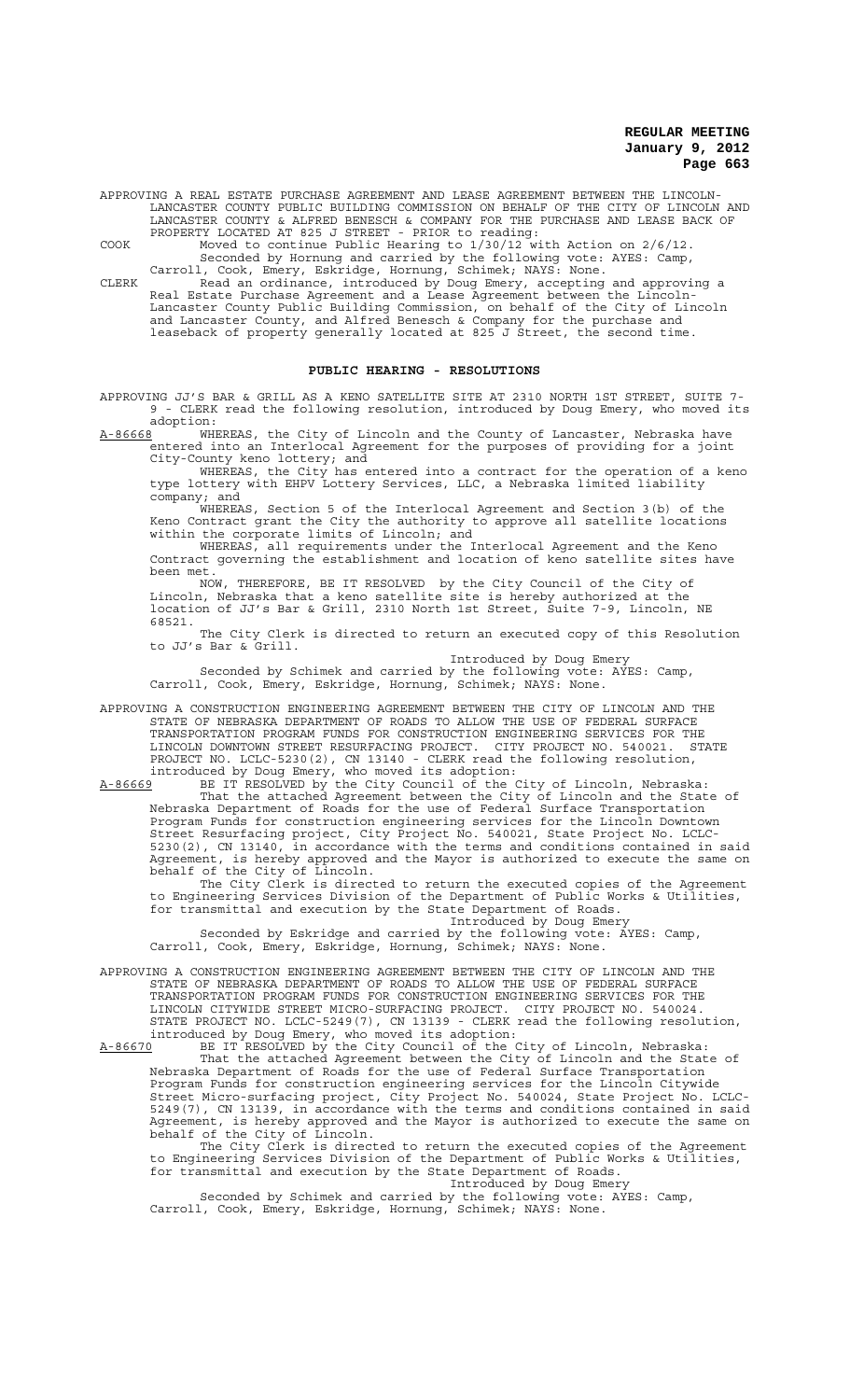# **ORDINANCES - 1ST READING & RELATED RESOLUTIONS (as required)**

AMENDING CHAPTER 10.16 OF THE LINCOLN MUNICIPAL CODE (DRIVING WHILE INTOXICATED, UNLICENSED OR UNINSURED) BY AMENDING SECTION 10.16.030 RELATING TO THE PENALTY FOR DRIVING UNDER THE INFLUENCE OF ALCOHOLIC LIQUOR TO COMPLY WITH STATE STATUTE; BY AMENDING SECTION 10.16.040 RELATING TO THE PENALTY FOR REFUSING TO SUBMIT TO A CHEMICAL TEST OF BLOOD, BREATH OR URINE TEST TO DETERMINE THE CONCENTRATION OF ALCOHOL OR THE PRESENCE OF DRUGS IN SUCH BLOOD, BREATH OR URINE TO COMPLY WITH STATE STATUTE; AND AMENDING SECTION 10.16.045 RELATING TO RESTRICTIONS IMPOSED FOR A SECOND VIOLATION OF SECTION 10.16.030 OR 10.16.040 TO COMPLY WITH STATE STATUTE, AND DECLARING AN EMERGENCY - CLERK read an ordinance, introduced by Carl Eskridge, amending Chapter. 10.16 of the Lincoln Municipal Code (Driving While Intoxicated, Unlicensed or Uninsured) by amending Section 10.16.030 relating to the penalty for driving under the influence of alcoholic liquor to comply with state statute; by amending Section 10.16.040 relating to the penalty for refusing to submit to a chemical test of blood, breath or urine test to determine the concentration of alcohol or the presence of drugs in such blood, breath or urine to comply with state statute; amending Section 10.16.045 relating to restrictions imposed for a second violation of Section 10.16.030 or 10.16.040 to comply with state statute; repealing Sections 10.16.030, 10.16.040, and 10.16.045 of the Lincoln Municipal Code as hitherto existing; and declaring an emergency.

# **ORDINANCES - 3RD READING & RELATED RESOLUTIONS (as required)**

AUTHORIZING AND PROVIDING FOR THE ISSUANCE OF A COMMUNITY DEVELOPMENT REVENUE NOTE, (10TH AND MILITARY CREEKSIDE VILLAGE PROJECT) IN A TOTAL PRINCIPAL AMOUNT NOT TO EXCEED \$800,000.00 (REQUEST  $2^{ND}$ ,  $3^{RD}$  READINGS ON  $1/9/12$ ) - PRIOR to reading:

EMERY Moved to pass the ordinance as read. Seconded by Hornung. HORNUNG Moved Motion to Amend #1 to accept a Substitute Ordinance.

Seconded by Cook & carried by the following vote: AYES: Camp, Carroll, Cook, Emery, Eskridge, Hornung, Schimek; NAYS: None.

- CLERK Read an ordinance, introduced by Adam Hornung, authorizing and providing for the issuance of indebtedness in one or more taxable or tax-exempt series in the amount of not to exceed \$785,000 in the form of a Community Redevelopment<br>Revenue Note (10<sup>th</sup> and Military Creekside Village Project) of City of Lincoln, Nebraska, for the purpose of (1) paying the costs of acquiring, purchasing, constructing, reconstructing, improving, extending, rehabilitating, installing, equipping, furnishing and completing certain public improvements within the<br>City's 10<sup>th</sup> and Military Creekside Village Redevelopment Project Area, and (2) paying the costs of issuance thereof; prescribing the form and certain details of such revenue notes; pledging certain tax revenue and other revenue to the payment of the principal of and interest on such revenue notes as the same become due; limiting payment of such revenue notes to such tax revenues; creating and establishing funds and accounts; delegating, authorizing and directing the finance director to exercise his independent discretion and judgment in determining and finalizing certain terms and provisions of such revenue notes not specified herein; taking other actions and making other covenants and agreements in connection with the foregoing; and related matters, the third time.<br>FINAL VOTE: AYES: Car
- FINAL VOTE: AYES: Camp, Carroll, Cook, Emery, Eskridge, Hornung, Schimek; NAYS: None. The ordinance, being numbered **#19666**, is recorded in Ordinance Book 27, Page
- APPROVING A LEASE AGREEMENT BETWEEN THE CITY OF LINCOLN AND THE LINCOLN TRAP AND SKEET CLUB FOR A PORTION OF BOOSALIS PARK LOCATED AT NORTH 44TH STREET AND SUPERIOR STREET TO BE USED AS A PUBLIC SPORTING CLAYS RANGE FOR A 15 YEAR TERM - CLERK read an ordinance, introduced by Jonathan Cook, accepting & approving a Lease Agreement between the City of Lincoln, Nebraska and Lincoln Trap & Skeet Club<br>for the lease of a portion of Boosalis Park located at North 44<sup>th</sup> Street & Superior Street to be used as a public Sporting Clays Range for a 15 year term, the third time.

COOK Moved to pass the ordinance as read. Seconded by Emery and carried by the following vote: AYES: Camp, Carroll, Cook, Emery, Eskridge, Hornung, Schimek; NAYS: None. The ordinance, being numbered **#19667**, is recorded in Ordinance Book 27, Page

- COMP. PLAN AMENDMENT NO. 11007 APPLICATION OF THE PLANNING DIRECTOR ON BEHALF OF NEBCO, INC. TO AMEND THE 2040 LINCOLN-LANCASTER COUNTY COMPREHENSIVE PLAN BY CHANGING THE FUTURE LAND USE PLAN FROM URBAN RESIDENTIAL TO COMMERCIAL ON PROPERTY GENERALLY LOCATED AT HIGHWAY 34 AND FALLBROOK BOULEVARD (RELATED ITEMS: 11R-306, 11-187, 11-188) (ACTION DATE: 1/9/12) - CLERK read the following resolution, introduced by Jonathan Cook, who moved its adoption:
- A-86671 MHEREAS, the Planning Director, on behalf of NEBCO, Inc. has made application to amend the 2040 Lincoln-Lancaster County Comprehensive Plan to change the land designation in the Future Land Use Plan from Urban Residential to Commercial for approximately 38.6 acres of land generally located at Highway 34 and Fallbrook Boulevard and to make associated amendments to the Comprehensive Plan; and

WHEREAS, the Lincoln City - Lancaster County Planning Commission has recommended approval of the requested change from Urban Residential to Commercial.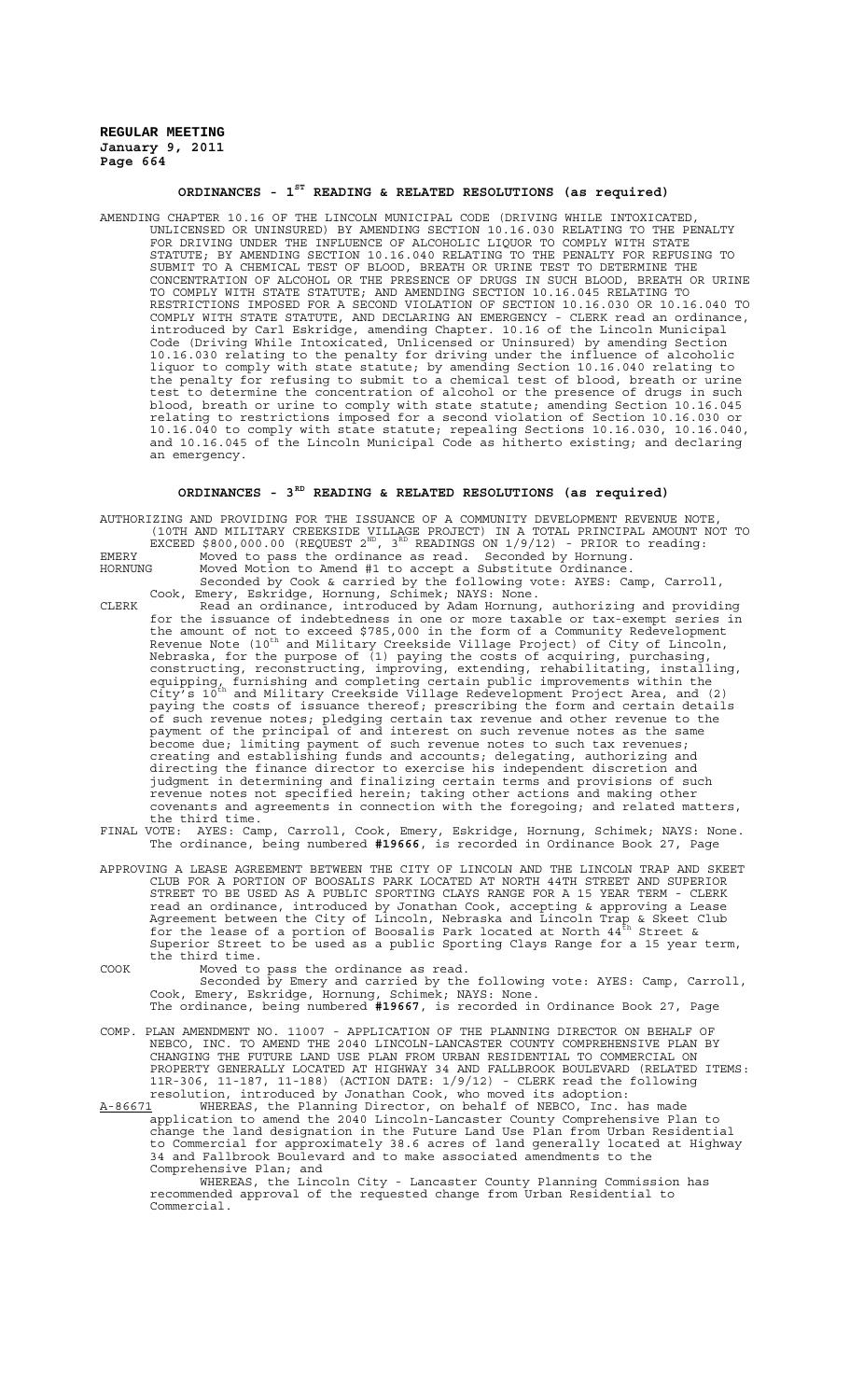NOW, THEREFORE, BE IT RESOLVED by the City Council of the City of Lincoln, Nebraska that the 2040 Lincoln-Lancaster County Comprehensive Plan be and the same is hereby amended in the following manner:

1. Amend the Lancaster County Future Land Use Plan on pages 1.8 and 12.2, and the Lincoln Area Future Land Use Plan on pages 1.9 and 12.3 to change the land designation on approximately 38.6 acres of land generally located at Highway 34 and Fallbrook Boulevard from Urban Residential to Commercial use as shown on Attachment "A".

BE IT FURTHER RESOLVED that all other maps, figures, and plans where the land use map is displayed and other references in said plan which may be affected by the above-specified amendment be, and they hereby are amended to conform with such specific amendments.

Introduced by Jonathan Cook Seconded by Eskridge and carried by the following vote: AYES: Camp, Carroll, Cook, Emery, Eskridge, Hornung, Schimek; NAYS: None.

ANNEXATION NO. 11003 - AMENDING THE LINCOLN CORPORATE LIMITS MAP BY ANNEXING APPROXIMATELY 10 ACRES GENERALLY LOCATED AT FALLBROOK BOULEVARD AND TALLGRASS PARKWAY (RELATED ITEMS: 11R-306, 11-187, 11-188) (ACTION DATE: 1/9/12) - CLERK read an ordinance, introduced by Jonathan Cook, annexing & include the below described land as part of the City of Lincoln, Nebraska and amending the Corporate Limits Map attached to & made a part of Ordinance No. 18208, to reflect the extension of the corporate limits boundary of the City of Lincoln, Nebraska established & shown thereon, the third time.

COOK Moved to pass the ordinance as read. Seconded by Eskridge and carried by the following vote: AYES: Camp, Carroll, Cook, Emery, Eskridge, Hornung, Schimek; NAYS: None.

The ordinance, being numbered #**19668**, is recorded in Ordinance Book 27, Page

CHANGE OF ZONE NO. 05085A - APPLICATION OF NEBCO, INC. TO AMEND THE FALLBROOK PLANNED UNIT DEVELOPMENT TO EXPAND THE PUD AND CHANGE THE ZONING FROM AG AGRICULTURAL DISTRICT TO B-2 PLANNED NEIGHBORHOOD BUSINESS DISTRICT PUD, ON PROPERTY GENERALLY LOCATED AT FALLBROOK BOULEVARD AND HIGHWAY 34; FOR A PLANNED UNIT DEVELOPMENT DESIGNATION OF SAID PROPERTY; AND FOR APPROVAL OF A DEVELOPMENT PLAN WHICH PROPOSES WAIVERS AND MODIFICATIONS TO THE ZONING AND LAND SUBDIVISION ORDINANCE TO ALLOW APPROXIMATELY 220,000 SQUARE FEET OF ADDITIONAL COMMERCIAL FLOOR AREA, ON THE UNDERLYING B-2 ZONED AREA, FOR A TOTAL OF APPROXIMATELY 900,000 SQUARE FEET OF COMMERCIAL FLOOR AREA IN THE ENTIRE PUD (RELATED ITEMS: 11R-306, 11-187, 11-188) (ACTION DATE: 1/9/12) - CLERK read an ordinance, introduced by Jonathan Cook, amending the Lincoln Zoning District Maps attached to & made a part of Title 27 of the Lincoln Municipal Code, as provided by Section 27.05.020 of the Lincoln Municipal Code, by changing the boundaries of the districts established & shown thereon, the third time. COOK Moved to pass the ordinance as read.

Seconded by Eskridge and carried by the following vote: AYES: Camp, Carroll, Cook, Emery, Eskridge, Hornung, Schimek; NAYS: None. The ordinance, being numbered **#19669**, is recorded in Ordinance Book 27, Page

#### **OPEN MICROPHONE**

Jane Svoboda, address not given, came forward to warn of a comet that is coming with earthquakes & tidal waves & people should take precautions; shared her personal concerns regarding tuberculosis. This matter was taken under advisement.

Tom Heatherly, 3420 P St., came forward in opposition to the Keystone XL Pipeline & big corporations.

This matter was taken under advisement. Jo Tetherow, 3118 Shirley Ct., came forward in opposition to corporations which are designed to make money at any cost.

This matter was taken under advisement.

# **MISCELLANEOUS BUSINESS**

#### **PENDING -**

CAMP Moved to extend the Pending List to January 23, 2012. Seconded by Eskridge and carried by the following vote: AYES: Camp, Carroll, Cook, Emery, Eskridge, Schimek; NAYS: None; ABSENT: Hornung.

#### **UPCOMING RESOLUTIONS**

CAMP Moved to approve the resolutions to have Public Hearing on January 23, 2012.

Seconded by Eskridge and carried by the following vote: AYES: Camp, Carroll, Cook, Emery, Eskridge, Schimek; NAYS: None; ABSENT: Hornung.